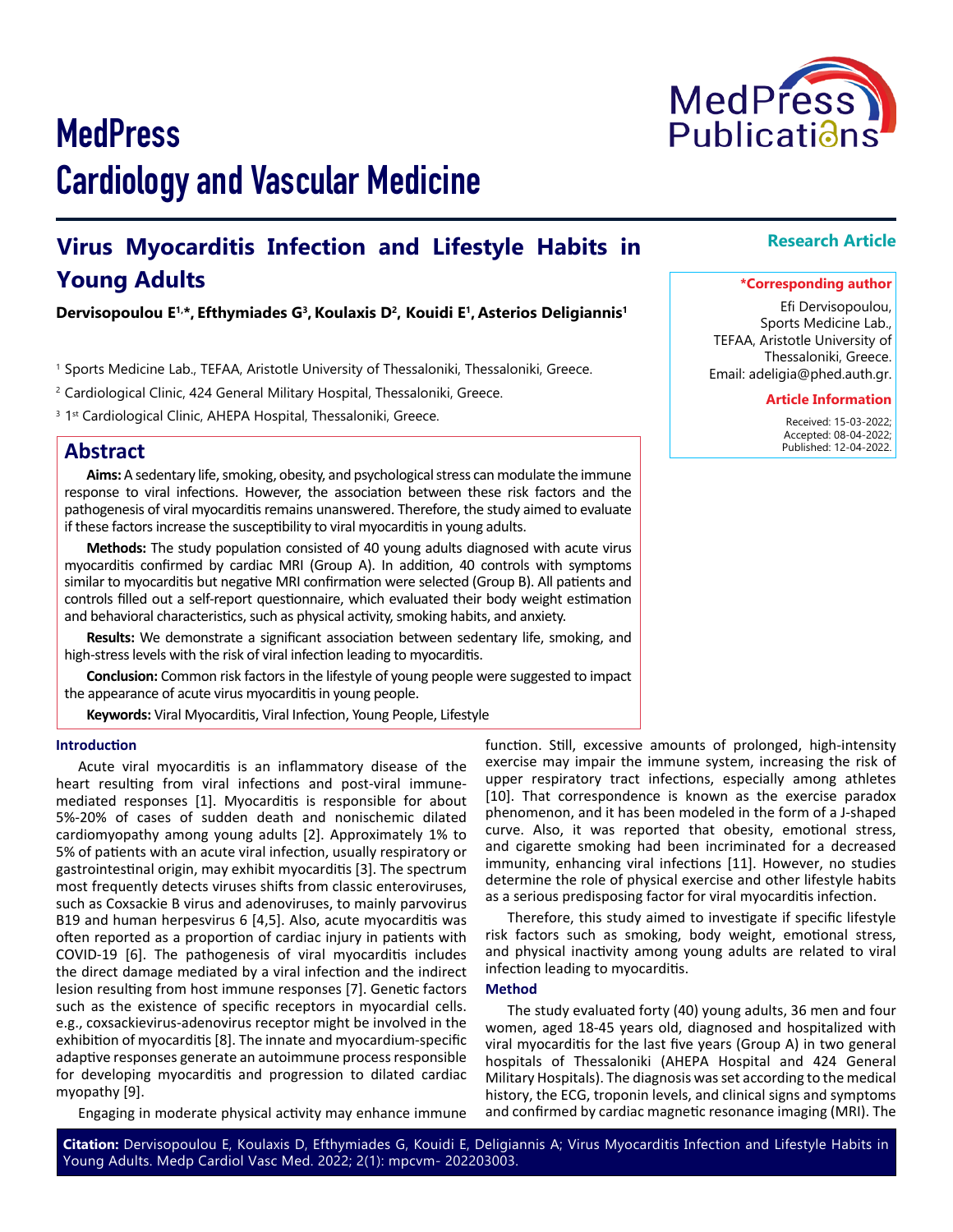#### Efi Dervisopoulou **MedPress Cardiology and Vascular Medicine**

control group (Group B) consisted of forty aged-matched adults, 28 men and 12 women, aged 19-47 years old, who entered the hospital with symptoms attributed to acute myocarditis, but the diagnosis was not confirmed. The Ethics Committee of the School of Physical Education and Sport Science at Thessaloniki approves the study's design (Approval number 84/2021).

Patients with coronary heart disease, hypertension, diabetes mellitus, and other chronic diseases were excluded from both groups. The study was performed in the pre-COVID 19 eras.

The parameters that were considered in all patients were:

- a. The International Physical Activity Questionnaire Short -self answered -8 items [12]. The questionnaire includes simple questions about the patients' recent physical activity during their everyday routine. It also indicates the intensity, duration, and volume of exercise associated with the general level of physical activity.
- b. The BMI (Body Mass Index ) resulted from body weight and height due to the following type: Bodyweight/height x 2.
- c. Cigarette smoking. Smokers were considered the patients who smoked cigarettes systematically (everyday smokers) and have smoked at least 100 cigarettes in their lifetime, according to the National Health Interview Survey [13].
- d. Stress levels were measured with Hamilton's Anxiety Rating Scale, a clinician-rated scale intended to analyze the severity of anxiety in adults. It is scored based upon the composite rating of fourteen individually evaluated criteria. Each item is scored independently based on a five-point ratio scale. Upon completing the evaluation, the calculation will yield a total score of 0 to 56. A score of 17 or less indicates mild anxiety severity. A score from 18 to 24 indicates mild to moderate anxiety severity. Lastly, a score from 25 to 30 indicates moderate to severe anxiety severity. A score of more than 30 indicates severe anxiety severity [14,15,16,17].

#### **Statistical Analysis**

Statistical tests were performed using the SPSS version 25.0. Continuous variables were reported as mean  $\pm$  SD, with categorical variables as counts and percentages. Continuous data were compared between groups using a two-tailed unpaired Student t-test if variables are normally distributed and a Mann-Whitney U test if not. As appropriate, discrete variables were compared using Fisher's exact probability test due to the smallsized sample.

Multiple logistic regression analyses with the "enter" method were performed to examine relations between myocarditis and other variables. A 2-tailed P value < 0.05 was considered statistically significant.

#### **Results**

Patients with myocarditis (Group A) mentioned previous respiratory tract infections (50%), gastrointestinal infections (20%), and sinuses and throat infections like the common cold (17%). All patients were referred to thoracic pain. Dyspnea was mentioned in 21 of them. ST abnormalities in the ECG, such as depression or elevation, were observed in 38 patients, and arrhythmias in 8. Troponin levels were remarkably high in all patients. Finally, the diagnosis was confirmed by MRI (Fig. 1). During the first year, follow-up of the patients didn't show disease progression or deterioration.

All patients in the control (Group B) mentioned thoracic pain. Dyspnea was referred from 28 of them. Twelve have ST abnormalities in their ECG and fourteen high troponin levels. The results of the MRI were negative for myocarditis. Five patients underwent coronary angiograms, which established coronary disease. Finally, eight controls were diagnosed with gastroesophageal reflux, three acute pericarditis, four pneumonia, four acute bronchitis, five influenza-like symptoms, and seven musculoskeletal disorders, while four of the cause remained undiagnosed.

#### **Levels of Physical Activity and Myocarditis**

Thirty patients in Group A (75%) and thirty-six in controls (90%) reported low activity levels (p<0,005). Five (12. 5%) in group A and 4 (10%) in group B trained at a moderate rate (NS). On the other hand, high or very high physical activity levels were reported in only 5 (12.5%) in group A and none in group B, respectively. Therefore, significant differences (p: 0.006) were found between the two groups regarding the low and high levels of physical activities.



**Figure 1:** IMR imaging of 28 years old patient with acute myocarditis (arrows). The patient was a heavy smoker.



**Figure 2:** Correlation of smoke habit between the two groups  $(p<0.05)$ .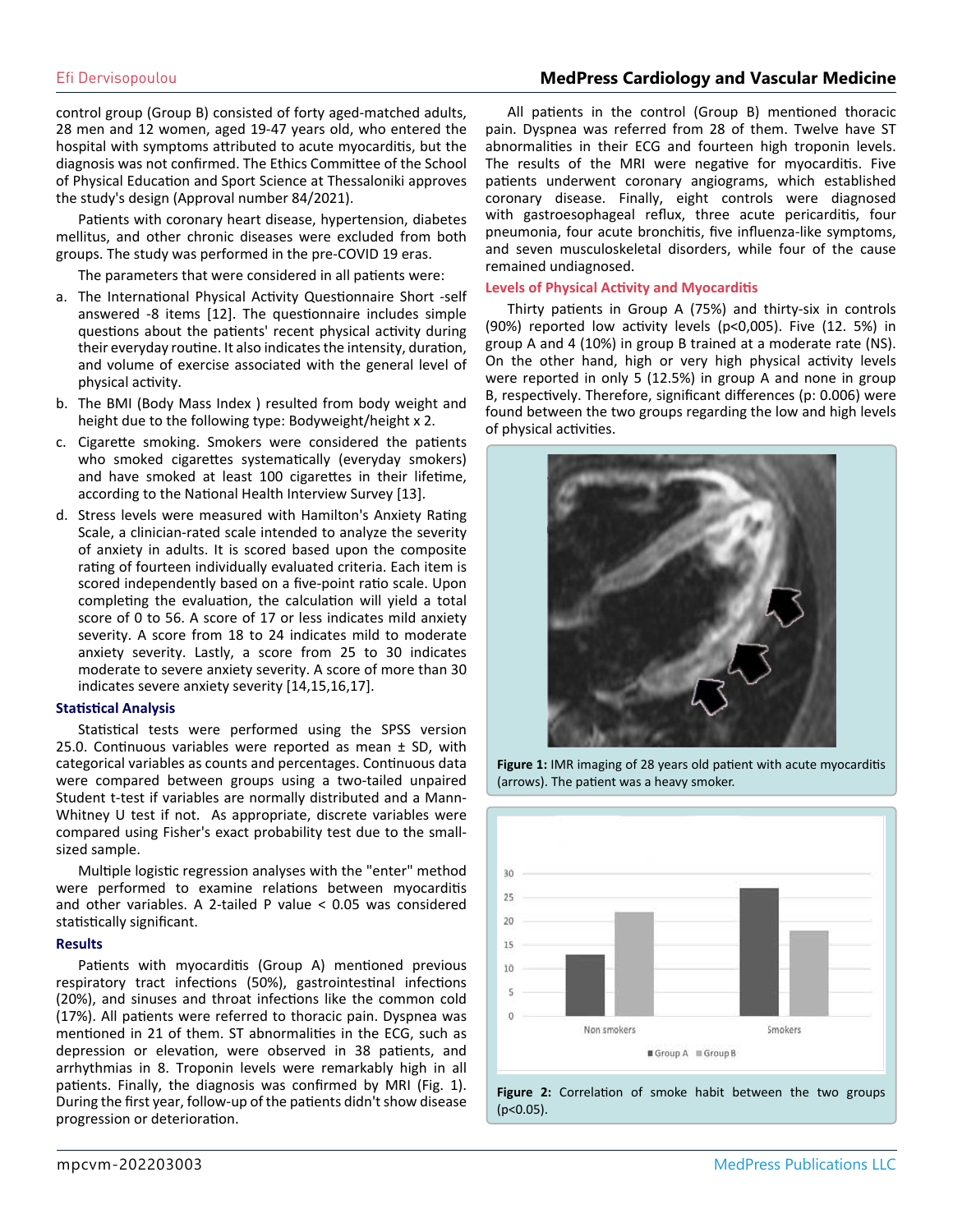

Chi-square analysis comparing different physical activity levels in the myocarditis infection group (group A) was studied and revealed a statistically significant relation. Specifically, 53.8% of patients with deficient level activity (almost sedentary life) were diagnosed with myocarditis (28 patients). The 14.3% of patients (2 patients) had low physical activity. 55.6% (5 patients) had moderate activity, while the 100% of patients had high (1 patient) and very high levels of activity (4 patients who were active athletes with systematic strenuous training).

#### **Smoking and Myocarditis:**

The percentage of smokers was higher than that of nonsmokers (Fig. 2). Forty-five patients in group A and controls (56.3%) were characterized as "smokers." Specifically, in group A, 27 of the patients (67.5%) were smokers, while in group B, 18 were smokers (45%). There was a significant difference (p: 0,043) regarding "smoking" between the two groups. Statistical analysis comparing smoking and myocarditis infection were revealed a significant (p<0.005) correlation.

#### **BMI and Myocarditis:**

Most of the patients with myocarditis and controls (65%) had body mass index within the normal range. Thirteen patients (32.5%) in group A and 14 (35%) in group B were overweight. There were no significant differences between the two groups (p: 0,815). There was also a negligible percentage of obese (1.3%).

#### **Level of Stress:**

The level of stress was characterized as severe in 19 (47.5%) of the patients in group A and only in one patient in group B (p<0.005- Fig. 3). Mild to moderate stress was reported in 15 (37.5%) of the patients in group A and 30 (75%) in group B (p<0.005). Moderate to severe stress was recorded in 6 (15%) patients in group A and 9 (22.5%) in group B (NS). Statistical analysis comparing intense anxiety level and myocarditis infection were revealed a significant (p<0.005) correlation.

#### **Multivariate Analysis:**

The multivariate analysis found that the statistically essential factors for myocarditis are stress (p: 0,002), which multiplies x 5 times the risk of infection, and smoking bears x3 times the risk (p: 0,027). The result is adjusted for the levels of activity, BMI, smoking, and stress (Table 1).

#### **Discussion**

It was reported that most patients with viral myocarditis were

Efi Dervisopoulou **MedPress Cardiology and Vascular Medicine**

**Table-1:** Multivariate analysis of risk factors for myocarditis (Group A).

| Variables         | Exp(B) | CI(Lower) | CI(Upper) | P     |
|-------------------|--------|-----------|-----------|-------|
| Physical activity | 2,082  | 0,496     | 8,739     | 0,316 |
| <b>BMI</b>        | 0,643  | 0,221     | 1,874     | 0,418 |
| Anxiety           | 5,169  | 1,803     | 14,824    | 0,002 |
| Smoking           | 3,174  | 1,137     | 8,865     | 0,027 |

young and healthy previously [18]. However, some individuals are more susceptible such as pregnant women and those who are immunocompromised. No references exist for the impact of common risk factors on the appearance of viral myocarditis. An essential finding of the study is that a sinful lifestyle, especially smoking and stress can be significantly blamed for the more frequent viral infections causing acute myocarditis.

The responsible viruses must have a specific mechanism to induce myocarditis. For example, the Coxsackie B3 virus produces 2A protease, dividing dystrophin in the cardiac membrane. Consequently, a functional disorder throughout the cardiac membrane leads to cell dysfunction [19]. Opavsky et al. [20] reported increased survival and decreased myocardial damage after viral infection in CD4−/−CD8−/− mice. Interestingly, viral myocardial clearance was not impaired in the CD4−/−CD8−/− mice compared to wild-type mice, suggesting that both CD4+and CD8+ T cells participate in cardiac tissue damage and do not influence viral titer. Although previous studies have focused on the critical role of acquired (adaptive) immunity in the pathogenesis of viral myocarditis [21], the innate immune system's role in viral myocarditis is less understood. The natural immune system plays an essential role as a primary sensor of invading pathogens and the induction of host antimicrobial defenses.

The present study results showed that people with reduced physical activity suffered more often from acute myocarditis compared to people with moderate or high physical activity in their lifetime. However, the controls appeared to have a more sedentary life than the myocarditis group. Because of the above relationship and accounting for the small number of patients participating in the study, it is impossible to draw firm conclusions about the impact of sedentary life in developing acute viral myocarditis. However, previous studies support that regular moderate exercise decreases the risk of upper respiratory viral infections due to establishing an anti-inflammatory environment [10,11,22]. Especially, mild to intermediate exercise training leads to a) increased plasma cortisol and adrenaline levels, b) increased IL-6 production by skeletal muscles, c) decreased TLRs expression in the monocyte cells and macrophages, d) decreased adipose tissue, e) changed the phenotype of macrophage cells into the fatty tissue, f) reduced the number of pro-inflammatory monocytes, g) increased the number of circulating Treg cells.

On the contrary, strenuous athletes seem to be vulnerable to common infections. This derangement may be due to increased anti-inflammatory cytokines IL-10 and other reported immunosuppressive affection of the heavy training [23,24]. Those results created the so-called "open-window" hypothesis, which purports that the immune system is compromised in the hours after vigorous exercise, leading to an increased risk of opportunistic infections in the days after that [11,24,25].

Contrary to the reports mentioned above that vigorous exercise heightens infection incidence, it is often overlooked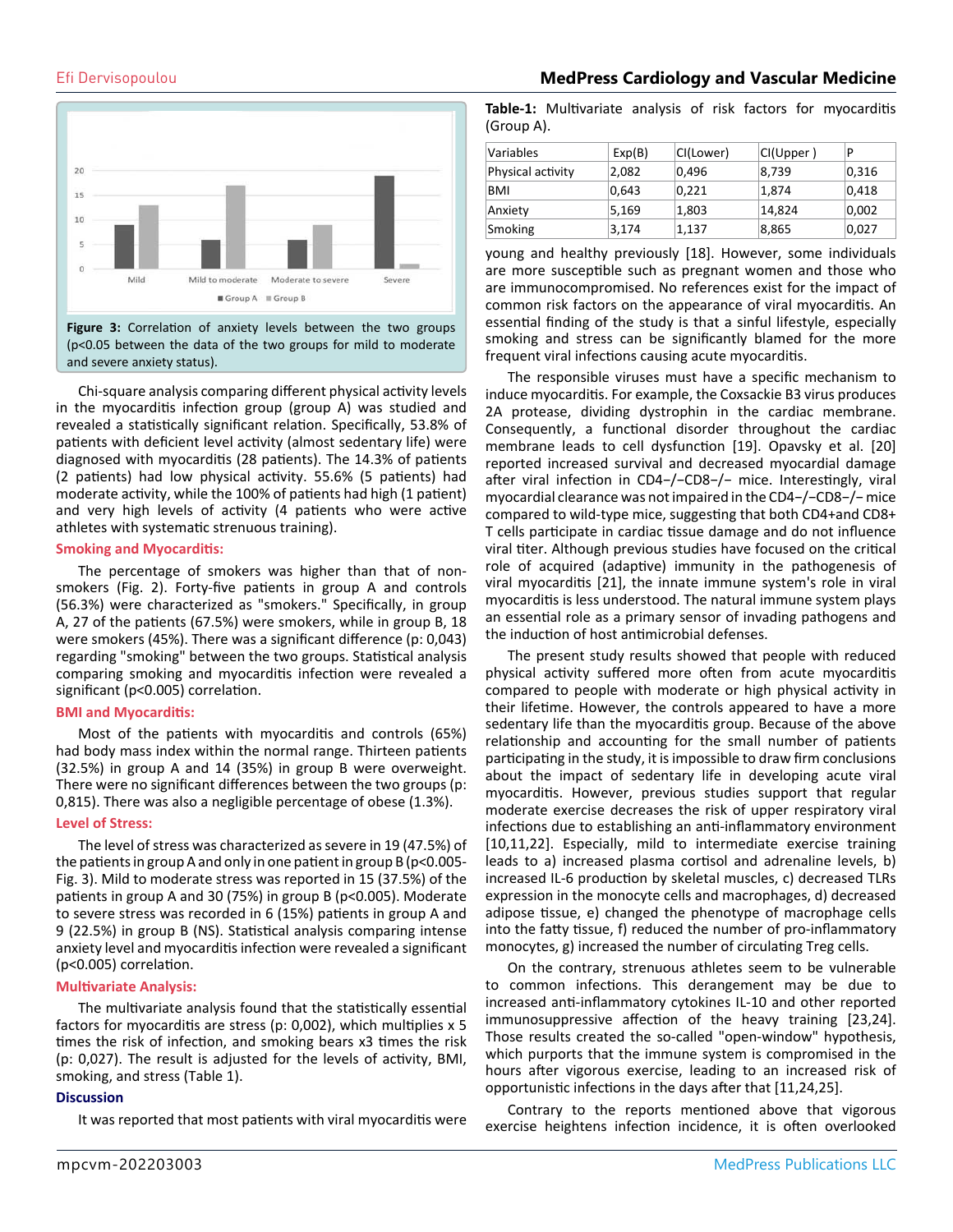#### Efi Dervisopoulou **MedPress Cardiology and Vascular Medicine**

that other studies indicate that every exercise participation may reduce the incidence of infections [26]. Therefore, controversial evidence supports the claim that heavy exercise suppresses cellular or soluble immune competency.

Smoking is a substantial risk factor for viral infections, especially upper respiratory infections, inducing myocarditis. Mechanisms by which smoking increases the risk of infections include structural changes in the respiratory tract and decreased immune response [27,28]. Our study found a significant positive correlation between smoking and acute myocarditis since the majority (60%) of smokers were diagnosed with myocarditis. In addition, smoking impacts innate and adaptive immunity and plays dual roles in regulating immunity by either exacerbating pathogenic immune responses or attenuating defensive immunity [29]. Adaptive immune cells affected by smoking mainly include T helper cells (Th1/Th2/Th17), CD4+CD25+ regulatory T cells, CD8+ T cells, B cells, and memory T/B lymphocytes. In contrast, innate immune cells impacted by smoking are mostly DCs, macrophages, and NK cells.

It was supported that obesity has been associated with respiratory infection risk [30,31]. Paradoxically the association with obesity was confined to those physically more active and not seen for those reporting little sports activity, possibly due to the oxidative stress after the exercise [30]. There is no obese patient among the forty patients with myocarditis in our study. Moreover, no association existed between BMI and viral myocarditis. Obesity, like other states of malnutrition, is known to impair immune function, altering leukocyte counts and cell-mediated immune responses [31]. Besides, evidence has arisen that an altered immune function contributes to the pathogenesis of obesity. Innate and adaptive immune cell-derived inflammation drives locally and systemically insulin resistance [32]. However, new evidence suggests that the immune system is vital for adipocyte differentiation and protection from ectopic lipid deposition [33]. Furthermore, the roles of anti-inflammatory, immune cells such as regulatory T cells, "M2-like" macrophages, eosinophils, and mast cells are being explored, primarily due to the promise of immunotherapeutic applications [30,31].

The outcomes in the present study revealed a statistically significant association between stress levels and myocarditis; 95% of patients who reported high-stress levels were diagnosed with myocarditis. Therefore, we suggested that high-stress levels increased the risk of myocarditis after a viral infection. Stateanxiety and perceived psychological stress levels before activity are essential in determining the in vivo immune response's strength after exercise [11,34]. Furthermore, stress is associated in a dose-response manner with an increased risk of acute infectious respiratory illnesses [16,17].

Many neurobiological processes related to stress and depression have been observed in anxiety and influence the immune system. A review of the immune response to stress and immune alterations in depression has been presented further to understand the biology of anxiety [35]. It appears that a variety of factors such as age; sex; nature, intensity, chronicity of stressful life events; and psychological response to life stress need to be considered in the investigation of behavior and immunity. Thus, the biological effects of stress on immunity are multifaceted, including complex neuroendocrine and neurotransmitter interactions [17].

When interpreting our results, some limitations should be taken into consideration. First, the sample is limited by its size. Some groups included very few patients; therefore, it was arbitrary to draw certain conclusions. Secondly, the combined presence of risk factors in a patient (e.g. smoking and stress) was not statistically analyzed. Finally, the viral origin of myocarditis was based on the clinical picture and history and was not identified in all using specific serological reactions. These limitations restricted the validation of the study.

#### **Conclusion:**

In conclusion, the study suggests an association between some lifestyle habits and viral infection risk leading to myocarditis. Specifically, high-stress levels, cigarette smoking, and possibly a

#### **References:**

- 1. [Kindermann I, Barth C, Mahfoud F, Ukena C, Lenski M, Yilmaz](https://pubmed.ncbi.nlm.nih.gov/22361396/)  [A, Klingel K, Kandolf R, Sechtem U, Cooper LT, Böhm M.](https://pubmed.ncbi.nlm.nih.gov/22361396/)  [Update on myocarditis. J Am Coll Cardiol. 2012; 59: 779-792.](https://pubmed.ncbi.nlm.nih.gov/22361396/)
- 2. [Fung G, Luo H, Qiu Y, Yang D, McManus B. Myocarditis.](https://www.ahajournals.org/doi/10.1161/circresaha.115.306573)  [Circulation Research. 2016;118:496-514.](https://www.ahajournals.org/doi/10.1161/circresaha.115.306573)
- 3. [Cooper Jr LT, Fairweather D. We see only what we look for:](https://www.ncbi.nlm.nih.gov/pmc/articles/PMC4102337/) [imaging cardiac inflammation. Circ Cardiovasc Imaging.](https://www.ncbi.nlm.nih.gov/pmc/articles/PMC4102337/)  [2013;6\(2\):165–6.](https://www.ncbi.nlm.nih.gov/pmc/articles/PMC4102337/)
- 4. [Mariell J and Lindenfeld I. Light at the End of the Myocarditis](https://pubmed.ncbi.nlm.nih.gov/29885955/)  [Tunnel. JACC: Heart Failure 2018; 6 :580-82.](https://pubmed.ncbi.nlm.nih.gov/29885955/)
- 5. [Epidemiological Impact of Myocarditis. Golpour A, Patriki D ,](https://pubmed.ncbi.nlm.nih.gov/33562759/) [Hanson P, McManus B, Heidecker B. J Clin. Med. 2021; 10\(4\):](https://pubmed.ncbi.nlm.nih.gov/33562759/) [603-608.](https://pubmed.ncbi.nlm.nih.gov/33562759/)
- 6. [Hoa J, Siab C-H, Chanb M, Linb W, Wong R. Coronavirus](https://pubmed.ncbi.nlm.nih.gov/32861884/)[induced myocarditis: A meta-summary of cases. Heart &](https://pubmed.ncbi.nlm.nih.gov/32861884/)  [Lung.2020; 49: 681−685.](https://pubmed.ncbi.nlm.nih.gov/32861884/)
- 7. [Lifang Z and Zhaaoying F. Roles of host immunity in viral](https://pubmed.ncbi.nlm.nih.gov/29854842/#:~:text=The pathogenesis of viral myocarditis,is also associated with immunopathogenesis.)  [myocarditis and dilated cardiomyopathy. J Immunology](https://pubmed.ncbi.nlm.nih.gov/29854842/#:~:text=The pathogenesis of viral myocarditis,is also associated with immunopathogenesis.)  [Research. 2018;1-11.](https://pubmed.ncbi.nlm.nih.gov/29854842/#:~:text=The pathogenesis of viral myocarditis,is also associated with immunopathogenesis.)
- 8. [Shi Y, Chen C, Lisewski U, et al. Cardiac deletion of the](https://pubmed.ncbi.nlm.nih.gov/19341864/) [Coxsackievirus-adenovirus receptor abolishes Coxsackievirus](https://pubmed.ncbi.nlm.nih.gov/19341864/)  [B3 in- infection and prevents myocarditis in vivo. J Am Coll](https://pubmed.ncbi.nlm.nih.gov/19341864/)  [Cardiol 2009; 53: 1219-1226.](https://pubmed.ncbi.nlm.nih.gov/19341864/)
- 9. [Bracamonte-Baran W, Čiháková D. Cardiac Autoimmunity:](https://pubmed.ncbi.nlm.nih.gov/28667560/#:~:text=Abstract,clinical correlate is heart failure.)  [Myocarditis. Adv Exp Med Biol. 2017; 1003: 9187–221.](https://pubmed.ncbi.nlm.nih.gov/28667560/#:~:text=Abstract,clinical correlate is heart failure.)
- 10. [Gleeson M. Immune Function in Sport and Exercise. J Appl](https://pubmed.ncbi.nlm.nih.gov/17303714/)  [Physiol 2007;103:693-699.](https://pubmed.ncbi.nlm.nih.gov/17303714/)
- 11. Deligiannis A. Viral infection in athletes. Case Reports Rev 2021;2:1-6.
- 12. Papathanasiou G, Georgoudis G, Papandreou M, et al. The IPAQ group. Hellenic J Cardiol. 2009 ;50:283-294.
- 13. National Vital Statistics Reports. National Center of Health Statistics: the United States, 2017.
- 14. [Thompson E. Hamilton Rating Scale for Anxiety \(HAM-A\).](https://academic.oup.com/occmed/article/65/7/601/1733495)  [Occupational Medicine 2015;65:601.](https://academic.oup.com/occmed/article/65/7/601/1733495)
- 15. Hamilton M, "Diagnosis and Rating of Anxiety," Studies of Anxiety, Lader MH, ed, Brit J Psychiatry Spec Publication, 1969, 3:76-9.
- 16. Cohen S, Tyrrell DA, Smith AP. Psychological stress and the common cold: Adv Mind Body Med. 2001;17:34-38.